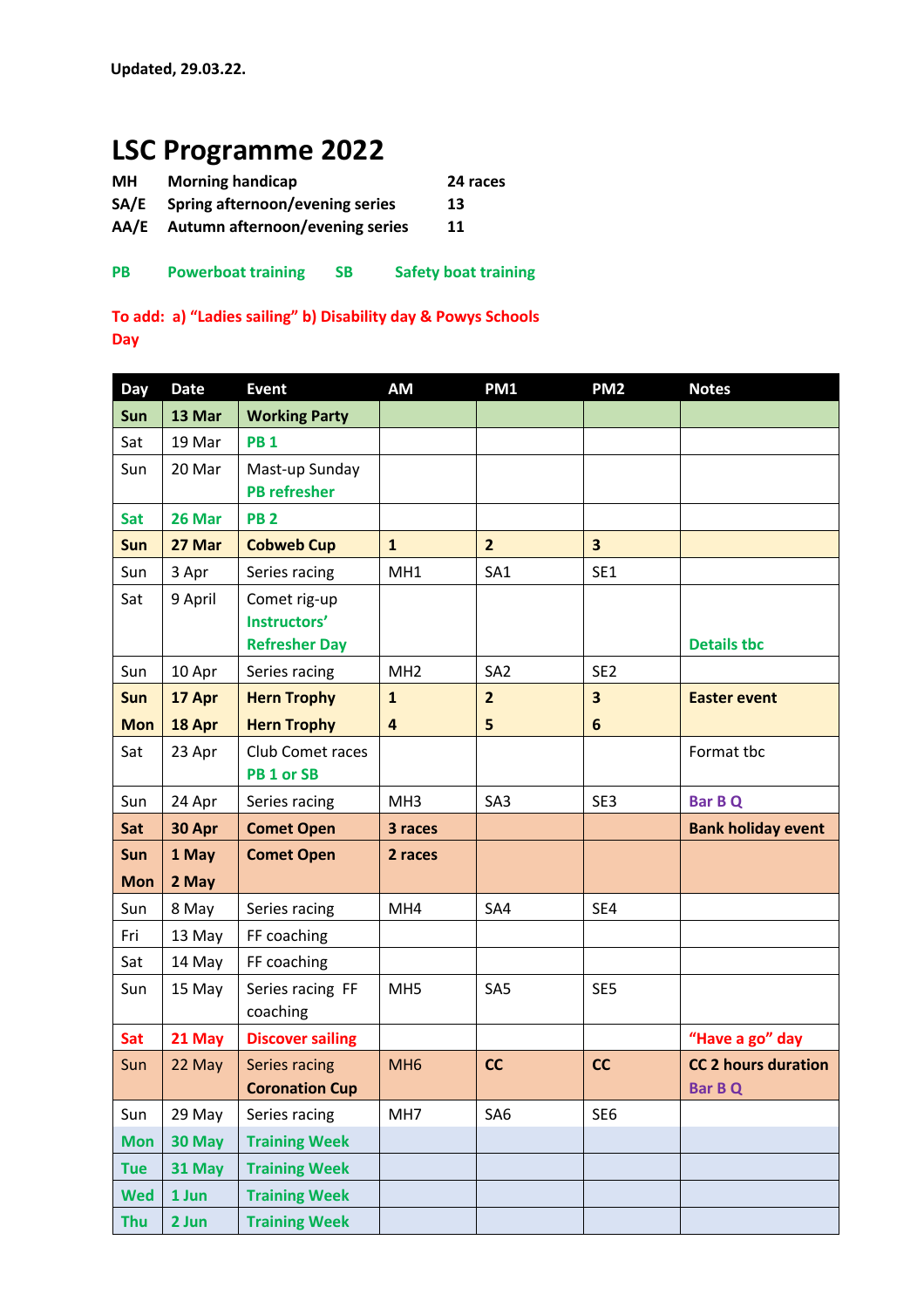| <b>Fri</b> | 3 Jun  | <b>Training Week</b>  |                 |                 |                 |  |
|------------|--------|-----------------------|-----------------|-----------------|-----------------|--|
| Sat        | 4 Jun  | <b>CVDSA Open</b>     |                 | 3 races         |                 |  |
| <b>Sun</b> | 5 Jun  | <b>CVDSA Open</b>     | 2 races         |                 |                 |  |
| Sun        | 12 Jun | Series racing         | MH <sub>8</sub> | SA <sub>7</sub> | SE <sub>7</sub> |  |
| Sat        | 18 Jun | <b>Activity Day 1</b> |                 |                 |                 |  |
| Sun        | 19 Jun | Series racing         | MH <sub>9</sub> | SA8             | SE8             |  |
| Sat        | 25 Jun | <b>Open Day</b>       |                 |                 |                 |  |

## **Updated, 29.03.22.**

| Sun        | 26 Jun  | Series racing              | MH10                    | SA9            | SE9                     | <b>Bar B Q</b> |
|------------|---------|----------------------------|-------------------------|----------------|-------------------------|----------------|
| Sat        | 2 Jul   | <b>Activity Day 2</b>      |                         |                |                         |                |
| Sun        | 3 Jul   | Series racing              | <b>MH11</b>             | SA10           | SE10                    |                |
| Sun        | 10 Jul  | Series racing              | MH12                    | SA11           | SE11                    |                |
| Sat        | 16 Jul  | <b>Activity Day 3</b>      |                         |                |                         |                |
| Sun        | 17 Jul  | Series racing              | MH13                    | <b>SA12</b>    | <b>SE12</b>             |                |
| Tue        | 19 Jul  | <b>Jun/Adult Train'g</b>   |                         |                |                         |                |
| Wed        | 20 Jul  | <b>Jun/Adult Train'g</b>   |                         |                |                         |                |
| Thu        | 21 Jul  | Jun/Adult Train'g          |                         |                |                         |                |
| Sun        | 24 Jul  | <b>Bert Grant</b>          | $\mathbf{1}$            | $\overline{2}$ | $\overline{\mathbf{3}}$ | <b>Bar B Q</b> |
| Sat        | 30 Jul  | <b>Activity Day 4</b>      |                         |                |                         |                |
| Sun        | 31 Jul  | Series racing              | MH14                    | <b>SA13</b>    | <b>SE13</b>             |                |
| Tues       | 2 Aug   | Jun/Adult Train'g          |                         |                |                         |                |
| Wed        | 3 Aug   | Jun/Adult Train'g          |                         |                |                         |                |
| Thu        | 4 Aug   | Jun/Adult Train'g          |                         |                |                         |                |
| Sun        | 7 Aug   | Print<br><b>Periwinkle</b> | PP                      | AA1            | AE1                     |                |
|            |         | Series racing              |                         |                |                         |                |
| Sat        | 13 Aug  | <b>Activity Day 5</b>      |                         |                |                         |                |
| Sun        | 14 Aug  | Series racing              | <b>MH15</b>             | AA2            | AE <sub>2</sub>         |                |
| Sat        | 20 Aug  | <b>Activity Day 6</b>      |                         |                |                         |                |
| Sun        | 21 Aug  | Series racing              | MH16                    | AA3            | AE3                     |                |
| Sun        | 28 Aug  | <b>Dr D.MacMillan</b>      | $\mathbf{1}$            | $\overline{2}$ | 3                       |                |
| <b>Mon</b> | 29 Aug  | <b>Dr D.MacMillan</b>      | $\overline{\mathbf{4}}$ | 5 <sup>1</sup> | $6\phantom{1}$          | <b>Bar B Q</b> |
| Sat        | 3 Sept  | <b>RYA Cymru</b>           |                         |                |                         |                |
|            |         | <b>Junior Regatta</b>      |                         |                |                         |                |
| Sun        | 4 Sept  | <b>RYA Cymru</b>           |                         |                |                         |                |
|            |         | <b>Junior Regatta</b>      |                         |                |                         |                |
| Sat        | 10 Sept | <b>Activity Day 7</b>      |                         |                |                         |                |
| Sun        | 11 Sept | Series racing              | <b>MH17</b>             | AA4            | AE4                     |                |
| Sat        | 10 Sept | Time trial event           |                         |                |                         |                |
| Sun        | 18 Sept | Series racing              | <b>MH18</b>             | AA5            | AE5                     |                |
| Sat        | 24 Sept | FF Open                    |                         | 3 races        |                         |                |
| Sun        | 25 Sept | FF Open                    | 2 Races                 |                |                         |                |
| Sat        | 1 Oct   | <b>SB1</b>                 |                         |                |                         |                |
| Sun        | 2 Oct   | Series racing              | MH19                    | AA6            | AE6                     |                |